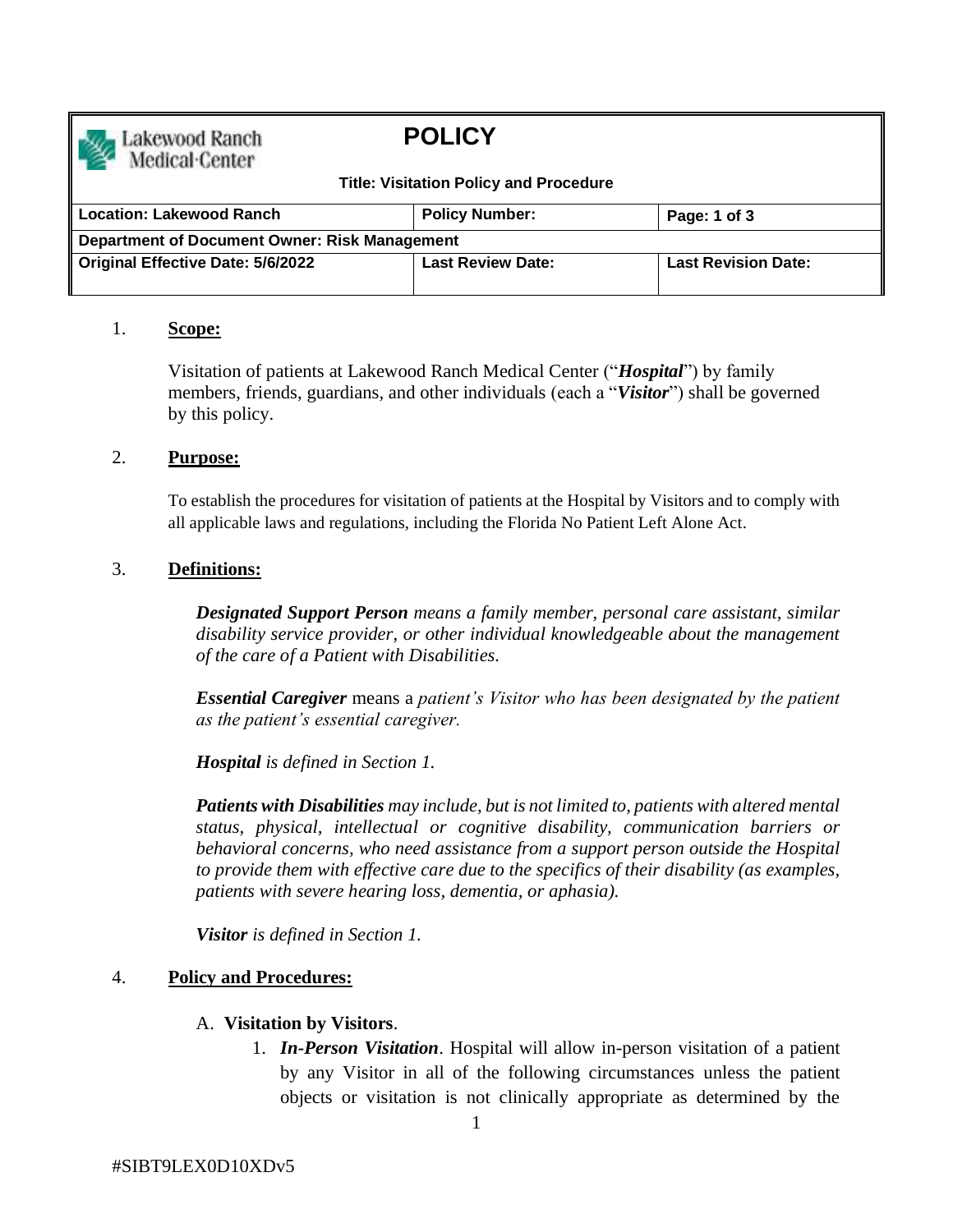patient's physician or against a physician's orders:

- i. End-of-life situations;
- ii. A patient who was living with family before being brought to or admitted to the Hospital is struggling with the change in environment and lack of in-person family support;
- iii. A patient is making one or more major medical decisions;
- iv. A patient is experiencing emotional distress or grieving the loss of a friend or family member who recently died;
- v. A patient needs cueing or encouragement to eat or drink which was previously provided by a family member or caregiver;
- vi. A patient who used to talk and interact with others is seldom speaking;
- vii. Childbirth, including labor and delivery; and
- viii. Pediatric patients.
- 2. *Visitation Hours.* Patients are permitted to have Visitors each day between the hours of 9 a.m. to 7 p.m. or such other hours as posted on the Hospital's visitation webpage.
- 3. *Number of Visitors*. A patient is permitted to have two (2) Visitors at any given time. Visitors can be switched out throughout the day.
- 4. *Consensual Physical Contact*. A patient and his or her Visitor must be permitted to engage in non-sexual, consensual physical contact. In no instance will any Hospital staff prohibit or interfere with such non-sexual, consensual physical contact.
- 5. *Expectation of Visitors.* Visitor conduct is expected to be appropriate and non-disruptive. Any issues related to disruptive conduct (e.g., aggression, failure to comply with Hospital's policies and procedures, etc.) will be initially managed by the charge nurse or supervisor. If unresolved, the issue will be brought to the attention of the Hospital's CEO or CNO or designee.
- B. **Visitation by Essential Caregivers**. A patient may designate a Visitor as an Essential Caregiver. Hospital staff will document in the patient's medical record any Visitor who is designated as that patient's Essential Caregiver. Hospital will permit, during visitation hours, in-person visitation by a patient's Essential Caregiver for at least two (2) hours each day in addition to any other visitation authorized by the Hospital. Hospital staff will not require an Essential Caregiver to provide necessary care to the patient.
- C. **Visitation by Clergy**. Patients may receive visitation from one religious leader of their choice at any reasonable time, if such visitation can be provided without disruption to the patient's care. The religious leader does not count as the patient's